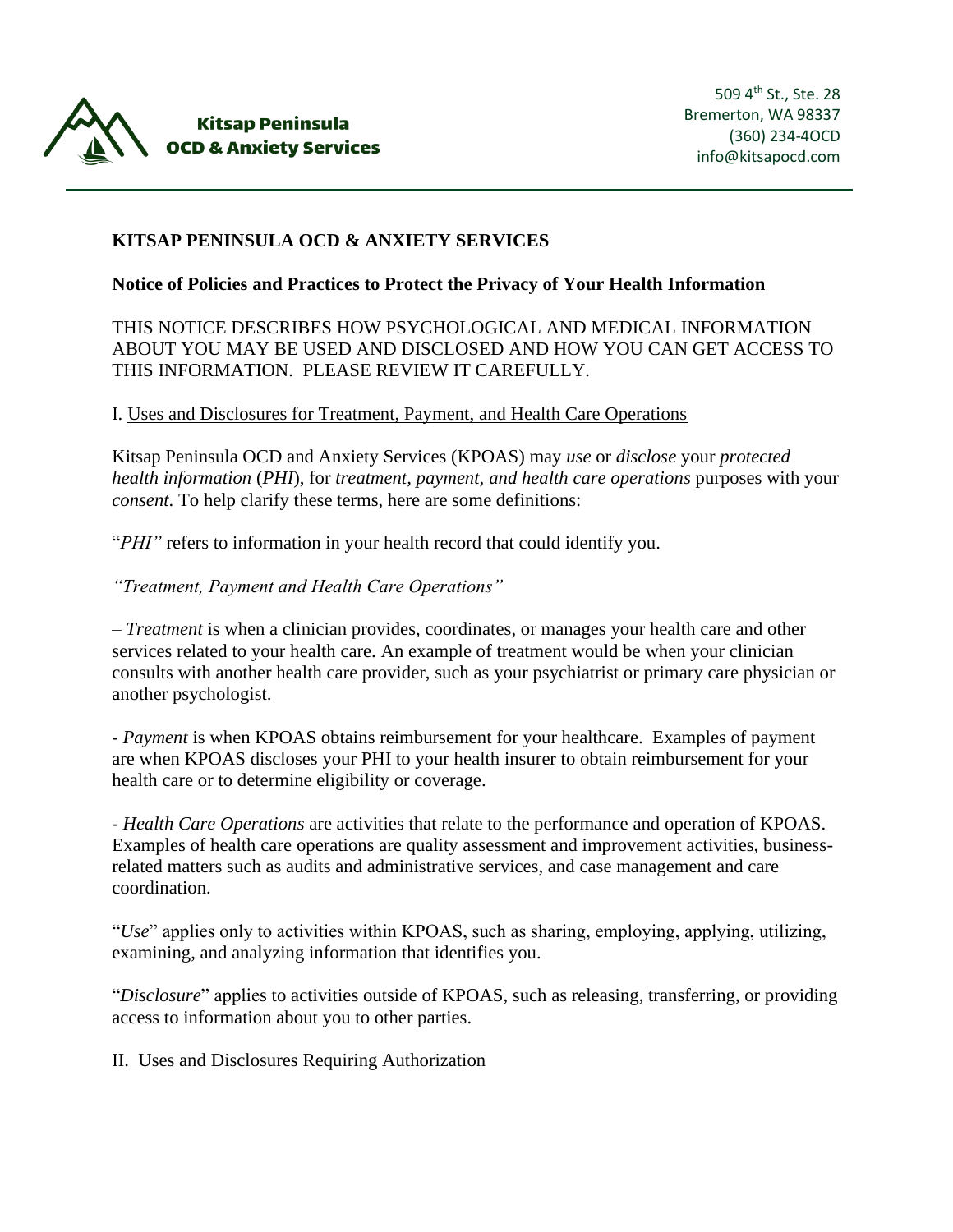KPOAS may use or disclose PHI for purposes outside of treatment, payment, and health care operations when your appropriate authorization is obtained. An "*authorization"* is written permission above and beyond the general consent that permits only specific disclosures. In those instances when KPOAS is asked for information for purposes outside of treatment, payment, and health care operations, KPOAS will obtain an authorization from you before releasing this information. KPOAS will also need to obtain an authorization before releasing your psychotherapy notes. *"Psychotherapy notes"* are notes made about conversations during a private, group, joint, or family counseling session, which are kept separate from the rest of your medical record. These notes are given a greater degree of protection than PHI.

You may revoke all such authorizations (of PHI or psychotherapy notes) at any time, provided each revocation is in writing. You may not revoke an authorization to the extent that (1) KPOAS has relied on that authorization; or (2) if the authorization was obtained as a condition of obtaining insurance coverage, and the law provides the insurer the right to contest the claim under the policy; or (3) as otherwise prohibited by law.

KPOAS will also obtain an authorization from you before using or disclosing:

- PHI in a way that is not described in this Notice
- Psychotherapy Notes
- PHI for marketing purposes
- PHI in a way that is considered a sale of PHI

# III. Uses and Disclosures with Neither Consent nor Authorization

KPOAS may use or disclose PHI without your consent or authorization in the following circumstances:

**Child Abuse:** If, in a professional capacity, your clinician knows or suspects that a child under 18 years of age or a mentally retarded, developmentally disabled, or physically impaired child under 21 years of age has suffered or faces a threat of suffering any physical or mental wound, injury, disability, or condition of a nature that reasonably indicates abuse or neglect, the clinician is required by law to immediately report that knowledge or suspicion to the Ohio Public Children Services Agency or comparable agency in the state your reside, or a municipal or county peace officer.

**Adult and Domestic Abuse:** If your clinician has a reasonable cause to believe that an adult is being abused, neglected, or exploited, or is in a condition which is the result of abuse, neglect, or exploitation, they are required by law to immediately report such belief to the County Department of Job and Family Services or comparable agency in the state in which you reside.

**Judicial or Administrative Proceedings:** If you are involved in a court proceeding and a request is made for information about your evaluation, diagnosis, and treatment and the records thereof, such information is privileged under state law and your clinician will not release this information without written authorization from you or your personally- or legally-appointed representative, or a court order. The privilege does not apply when you are being evaluated for a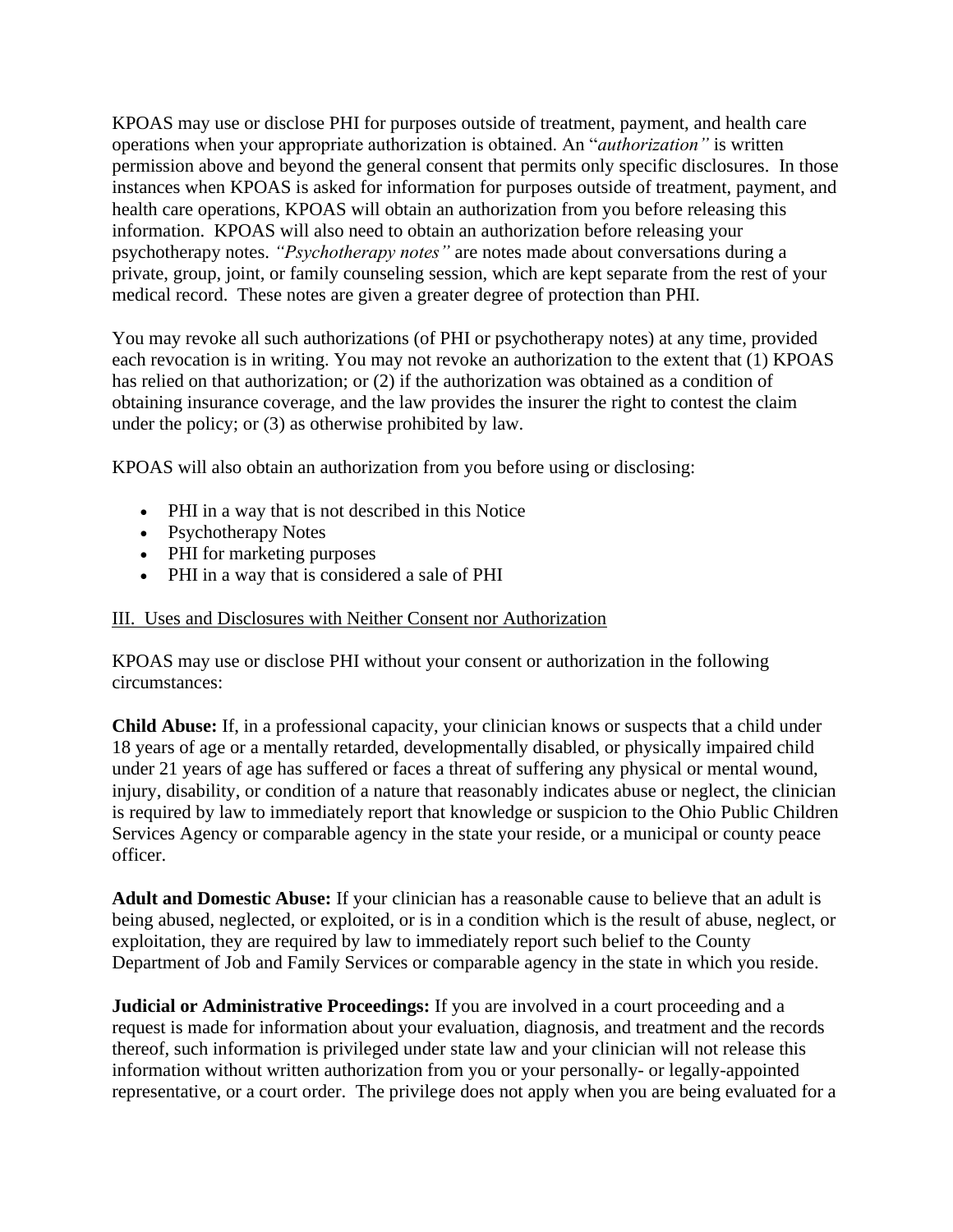third party or where the evaluation is court ordered. You will be informed in advance if this is the case.

**Serious Threat to Health or Safety:** If your clinician believes that you pose a clear and substantial risk of imminent serious harm to yourself or another person, they may disclose your relevant confidential information to public authorities, the potential victim, other professionals, and/or your family in order to protect against such harm. If you communicate an explicit threat of inflicting imminent and serious physical harm or causing the death of one or more clearly identifiable victims, and your clinician believes you have the intent and ability to carry out the threat, then they are required by law to take one or more of the following actions in a timely manner: 1) take steps to hospitalize you on an emergency basis, 2) establish and undertake a treatment plan calculated to eliminate the possibility that you will carry out the threat, and initiate arrangements for a second opinion risk assessment with another mental health professional, 3) communicate to a law enforcement agency and, if feasible, to the potential victim(s), or victim's parent or guardian if a minor, all of the following information: a) the nature of the threat, b) your identity, and c) the identity of the potential victim(s).

**Worker's Compensation:** If you file a worker's compensation claim, your clinician may be required to give your mental health information to relevant parties and officials.

**State Privacy Rule and Confidentiality Law:** Washington and Ohio both allow under certain narrowly defined circumstances the use and disclosure without your consent or authorization These include disclosures to law enforcement agencies, to a health oversight agency (such as HHS or a state department of health), to a coroner or medical examiner, for public health purposes related to disease or FDA-regulated products, or for specialized government functions such as fitness for military duties, eligibility for VA benefits, and national security and intelligence.

# IV. Patient's Rights and Psychologist's Duties

Patient's Rights:

*Right to Request Restrictions* – You have the right to request restrictions on certain uses and disclosures of PHI about you. However, PKOAS is not required to agree to a restriction you request.

*Right to Receive Confidential Communications by Alternative Means and at Alternative Locations* – You have the right to request and receive confidential communications of PHI by alternative means and at alternative locations. (For example, you may not want a family member to know that you are receiving services at KPOAS. Upon your request, KPOAS will send your bills to another address.)

*Right to Inspect and Copy* – You have the right to inspect or obtain a copy (or both) of PHI and psychotherapy notes in your mental health and billing records used to make decisions about you for as long as the PHI is maintained in the record. KPOAS may deny your access to PHI under certain circumstances, but in some cases, you may have this decision reviewed.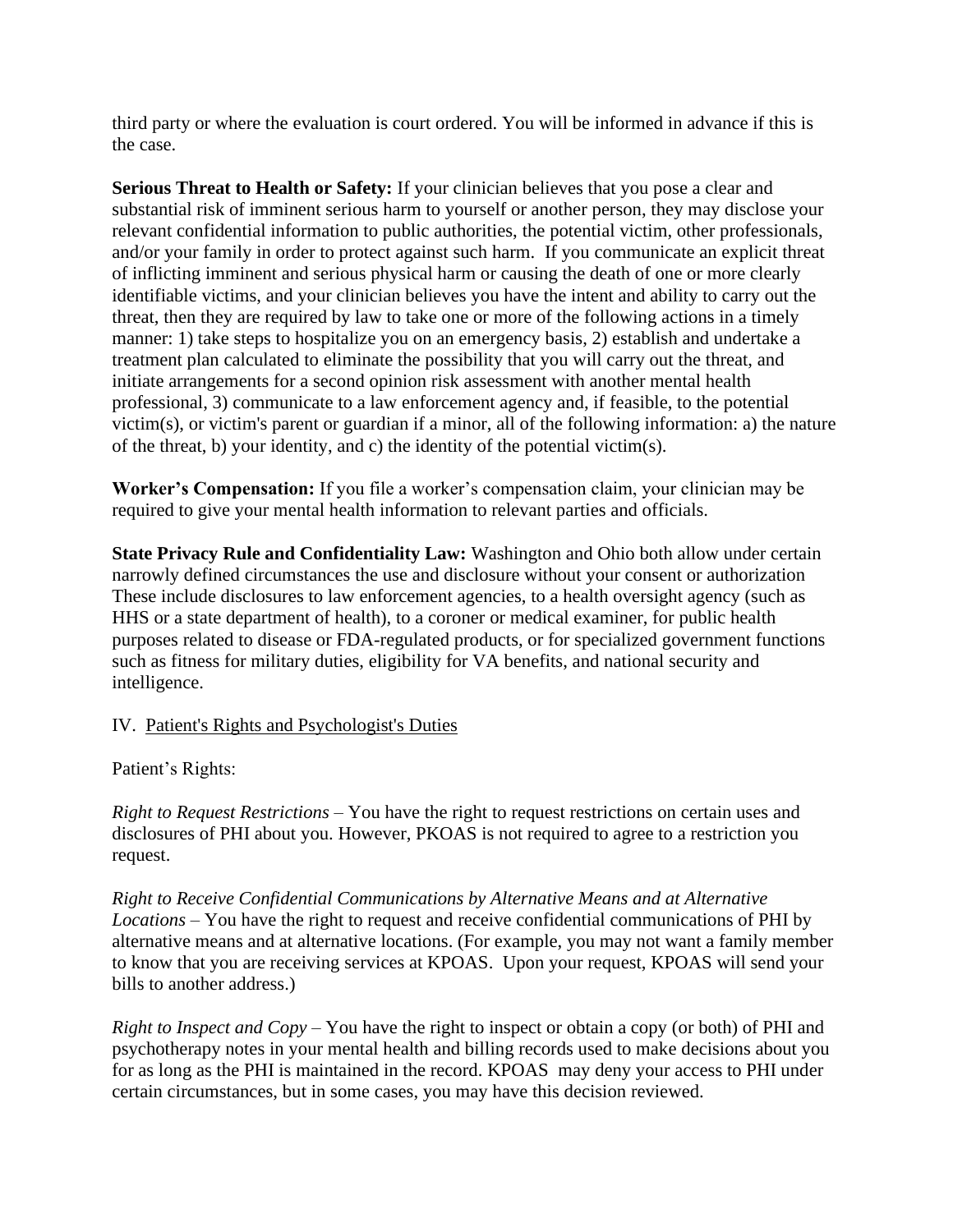*Right to Amend* – You have the right to request an amendment of PHI for as long as the PHI is maintained in the record.

*Right to an Accounting* – You generally have the right to receive an accounting of disclosures of PHI for which you have neither provided consent nor authorization (as described in Section III of this Notice).

*Right to a Paper Copy* – You have the right to obtain a paper copy of the Notice upon request, even if you have agreed to receive the Notice electronically.

*Right to Restrict Disclosures When You Have Paid for Your Care Out-of-Pocket –* you have the right to restrict certain disclosures of PHI to a health plan when you pay out-of-pocket in full for services.

*Right to Be Notified if There is a Breach of Your Unsecured PHI – you have the right to be notified if:*

1. If there is a breach (a use or disclosure of your PHI in violation of the HIPAA Privacy Rule) involving your PHI

2. That PHI has not been encrypted to government standards

3. KPOAS's risk assessment fails to determine that there is a low probability that your PHI has been compromised.

*Right to Opt Out of Fund Raising Communications* – you have a right to decide that you would like to be excluded from fund raising communications.

Psychologist's Duties:

Psychologists are required by law to maintain the privacy of PHI and to provide you with a notice of my legal duties and privacy practices with respect to PHI.

KPOAS reserves the right to change the privacy policies and practices described in this notice. Unless KPOAS notifies you of such changes, KPOAS and its clinicians are required to abide by the terms currently in effect.

If KPOAS revises its policies and procedures, KPOA will notify you at the next session, or via U.S. mail, or through electronic means such as the patient portal

KPOAS is required by law to notify affected clients following a breach of unsecured PHI.

### V. Complaints

If you have concerns or are dissatisfied with the services you receive at KPOAS, we look forward to discussing the issues with you and will work hard to satisfy and remedy your